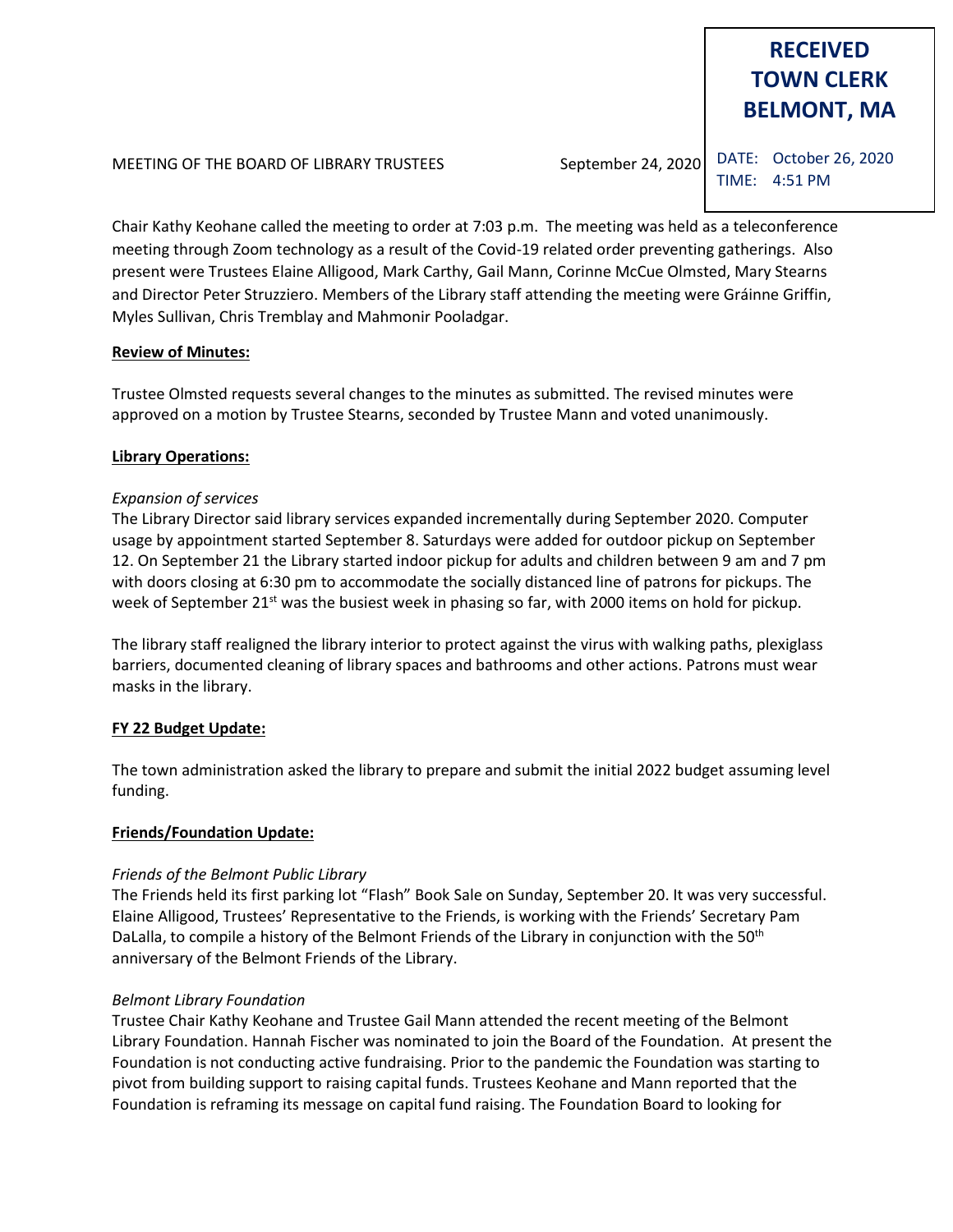additional board members.

### **School Committee Update:**

Trustee Olmsted reported the Belmont School committee now meets weekly. The School Department has completed an assessment of the school buildings' air quality and has purchased air purifiers.

The School Department has started reopening school in three phases; fully remote, hybrid for K-4 and higher need children and finally hybrid for 5-12.

The School Department, with the assistance of parental expertise, is looking into surveillance testing.

The middle school library is planning to offer curbside pickup. There is no browsing allowed at any school library. The elementary schools do not have access to school libraries.

#### **Key Topics:**

#### **Long Range Plan Process:**

The Long-Range Planning Committee held its first meeting. Marcie Schorr Hirsch and Peter Struzziero were appointed co-chairs, while Hannah Fischer was appointed Vice Chair. At this meeting the Committee defined their mission and vision, set their schedule and time line, reviewed the last longrange plan and the results of the recent community survey. The Committee expects to have the new plan ready to present to the state by the New Year.

#### **Staffing Update:**

The current practice is for library staff take their temperature when they report to work and sign off that they feel symptom free. They also sign that they are obeying the laws of Massachusetts.

The Library Director estimates he is operating the library currently at 85% of its hours with 50% of the pre-pandemic staff. In March 2020, the library employed 60 people including full and parttime staff. As of September 24, 2020, the library employs 33 people. This decrease is due to 9 vacancies and 21 people still on furlough (several have been brought back). The Library Director needs to fill half of the vacancies now and will wait to see what the needs are for additional staff. There are also two pending maternity leaves which will affect the operation of the Children's Room and the Teen program.

#### **Long Range Planning Process: One Book One Belmont:**

The first meeting of the OBOB Committee will be held on September 29. The tentative focus of OBOB will be on systemic racism. There will be an effort to identify materials to address this concern.

# **Director's Report:**

The Library Director said that returned books are quarantined for 72 hours.